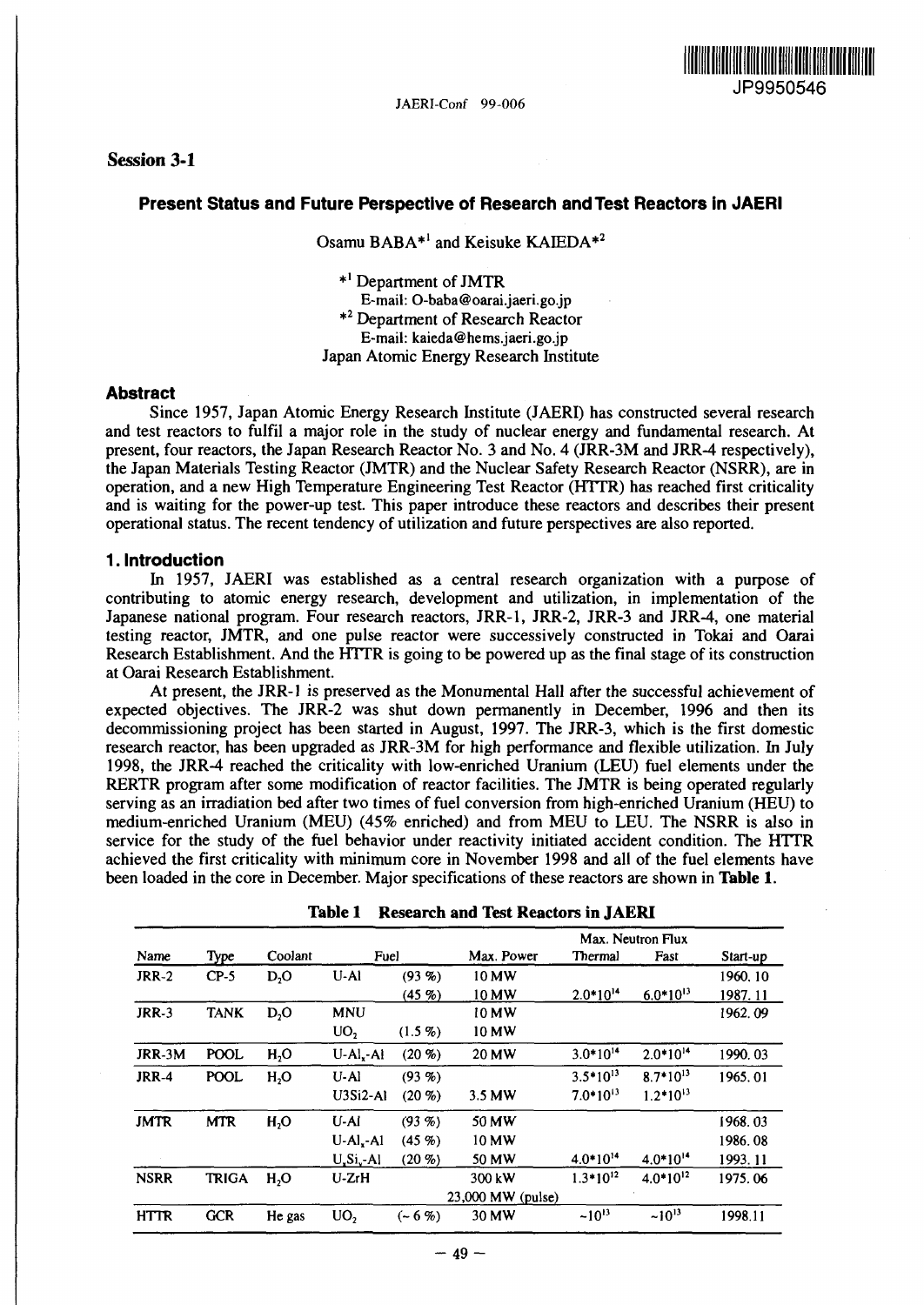### 2. JRR-2

The JRR-2 is a heavy water moderated and cooled tank type reactor with maximum thermal power of 10MW and has been operated since 1960. The main purpose of utilization were neutron scattering experiments, irradiation tests of nuclear fuels and materials, radio-isotope (RI) production, activation analysis and others. A facility for the Boron Neutron Capture Therapy (BNCT) was installed in 1990 and to the present 33 patients who suffered by malignant brain tumors have been successfully treated in the facility.

After 35 years operation, the JRR-2 was permanently shut down in December 1996 and the JRR-2 decommissioning project has been started in August 1997. The decommissioning program is devided into 4 major phases, i.e. reactor shut down activities, reactor safe storage, removal of cooling system and removal of reactor body **(Fig.l).** The program is being carried out in 11 years from 1997 to 2007. The reactor building will be used for the hot laboratory experiments after completing all decommissioning activities.

The phase-1 of the decommissioning started on August 25, 1997 and finished in March 1998. Major tasks in phase-1 were removal of control rod drive mechanisms and draining of coolant. The heavy water coolant up to 15m<sup>3</sup> drained from the reactor core and primary cooling system was safely stored in the heavy water tanks.

The phase-2 is scheduled from mid 1998 to the end of 1999. Removal of the secondary cooling system and estimation of radioactive inventory will be also carried out in this phase. The primary cooling system will be isolated by removing the expansion-joint between reactor core tank and cooling system and by closing the opening parts.

The phase-3 is planned for 4 years from 2000. The major tasks of this phase are removal of all facilities in the reactor building such as the primary cooling system, thermal shield cooling system, reactor control system, spent fuel handling and storage facilities, except for the reactor body.

The phase-4 is scheduled for 4 years from 2004. The reactor body will be removed by one piece as applied in the remodeling of the JRR-3. The reactor storage facility will be newly constructed in the site of the JRR-2 after the permission of regulatory authority.



**Phase 1: Permanent Shutdown and Draining of Coolant**



**Phase 3: Decontamination and Removal of Cooling System**



**Phase 2: Isolation of Cooling System and Reactor Confinement**



**Phase 4: Removal of Reactor**

**Fig. 1 Conceptual Presentation of JRR-2 Decommissioning**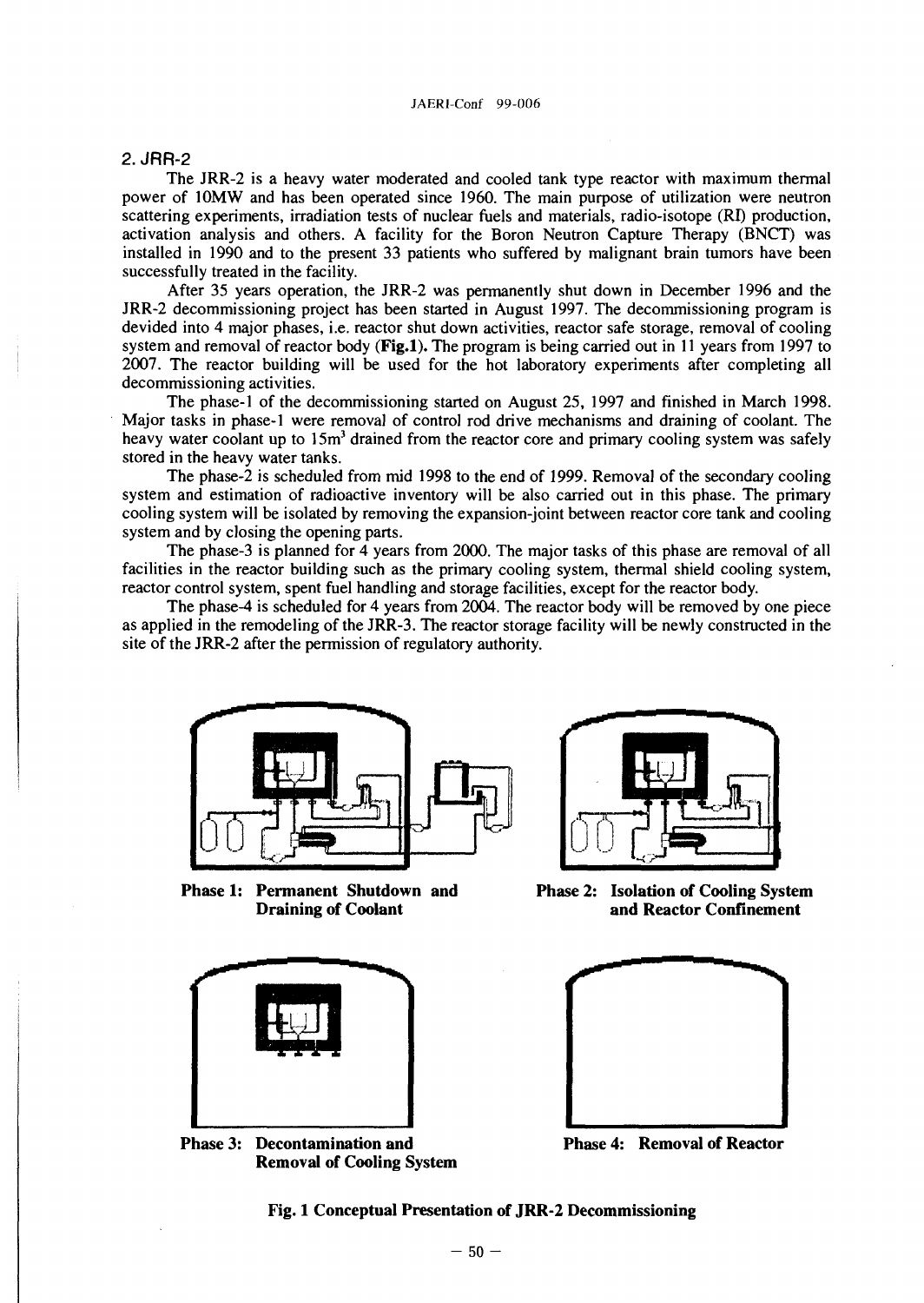#### 3. JRR-3M

In order to meet recent requirements for reactor utilization, the JAERI has decided to modify the JRR-3 and its remodeling to JRR-3M started in 1985. The JRR-3M attained the first criticality in March 1990 and started full power operation in November of the same year. The JRR-3M is one of the reactors with the highest flexibility of utilization in the world.

The JRR-3M is a light water moderated and cooled swimming pool type reactor with beryllium and heavy water reflector with the maximum thermal output of 20MW. Fuel elements are U-Alx dispersed MTR type with the enrichment of about 20%.

The JRR-3M is operated with seven or eight operation cycles a year. Its operation cycle is basically consisted of four weeks of rated power operation and one week of shut down for refueling, irradiation capsule handling and maintenance works. The JRR-3M has been operated 58 cycles in total, and the integrated thermal power of 26,546MWd was attained by the end of 1998.

The reactor core consists of 26 standard fuel elements and 6 control elements. Each control element has a box-shape hafnium neutron absorber and a fuel element follower. The core is divided into five sectors for refueling. Five or six standard fuel elements are refueled after each operation cycle. The average and maximum burn-ups are about 32% and about 47%, respectively.

Utilization facilities consist of eighteen vertical irradiation holes in fuel and reflector regions and nine horizontal beam tubes installed tangentially to the core.

The irradiation holes are being utilized for fuel/material irradiation tests, RI production, silicon doping, activation analysis and others. One of the vertical irradiation holes in the heavy water reflector tank is used for a cold neutron source (CNS) facility, in which liquid hydrogen of 20K is installed as moderator.

Two horizontal beam tubes lead thermal or cold neutron beams to neutron beam experimental instruments in the beam hall as shown in Fig.2. The beam tube for thermal neutron is divided into two tubes and the one for cold neutron is divided into three tubes to make possible various utilization. The CNS and the neutron guide tubes are providing great advantages to the neutron beam experiments such as neutron scattering experiments, neutron radiography, neutron-induced prompt gamma-ray analysis (PGA) and others.

The PGA facility was constructed as a new experimental equipment in the JRR-3M to analyze special elements that cannot be measured by an ordinary neutron activation analysis.

The CNS facility has been operated without exchanging a moderator cell for seven years since 1990. The moderator cell has a thin wall container of 0.8mm thickness made of austenitic stainless steel. The fast neutron fluence of the moderator cell is estimated to reach  $2.0x10^{20}$  n/cm<sup>2</sup> by the latter half in 1998. The cell was replaced by the new one with the same specification in consideration of the neutron radiation damage from January to March 1999.

Use of a super-mirror guide tube instead of a nickel guide tube can increase neutron flux and transmit shorter wavelength neutrons through the guide. This performance promise to open new possibilities for neutron scattering and/or absorption experiments. The JAERI has developed the super-mirror successfully. At the JRR-3M, a replacing program is progressing to obtain higher neutron flux and shorter wavelength neutrons. According to the program, the total length of one thermal neutron guide is 57m including curved section with a length of 36m. the radius of curvature is 3,340m, and Its characteristic wavelength is 2A.

The following new instruments are being developed to meet the current requirements for neutron beam experiments.

- Neutron Laue-Diffractometer for Crystallography in Biology
- **•** Reflectometer
- **Four- Circle Diffractometer**
- Multiple Extreme Conditions system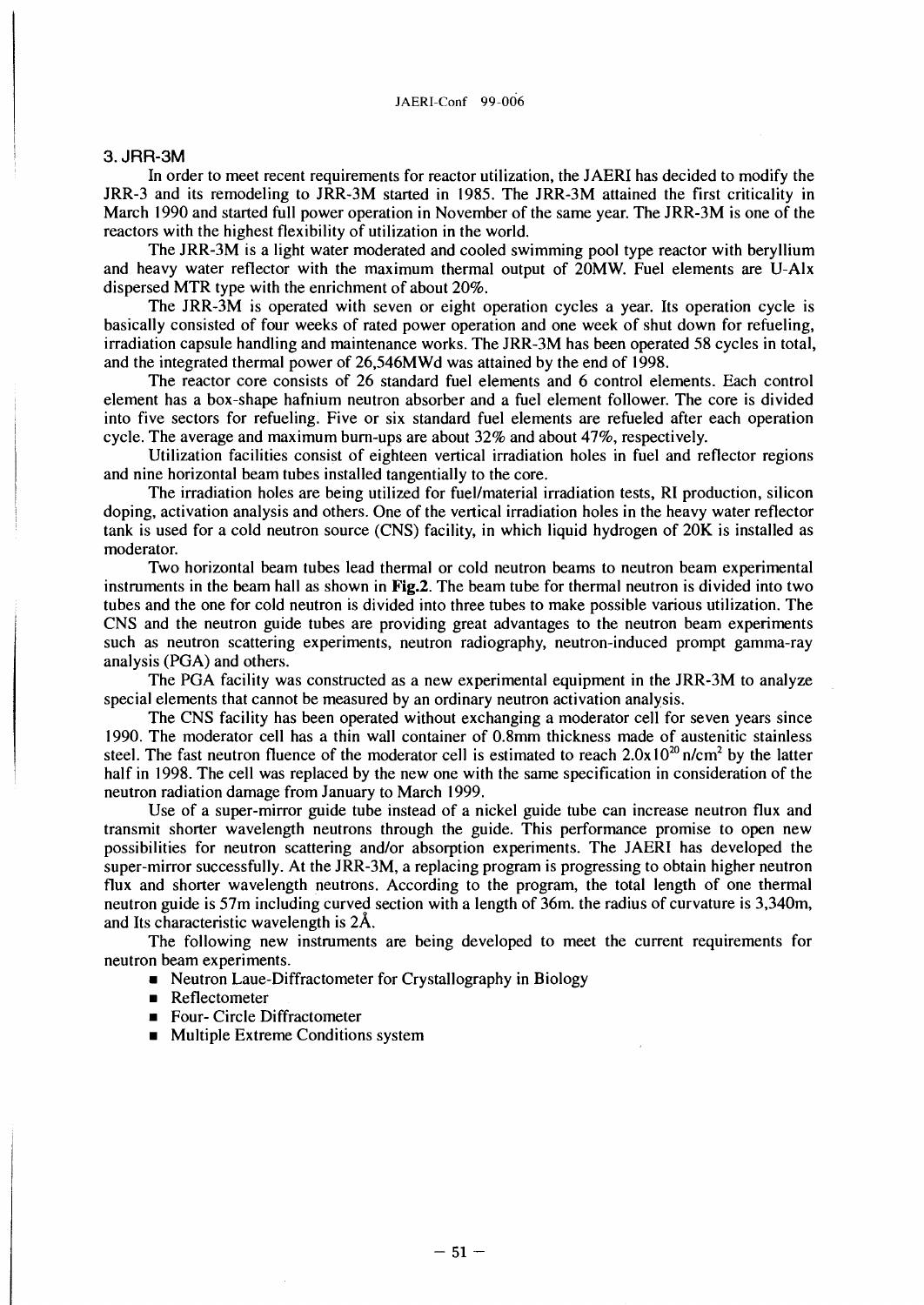

Fig. 2 JRR-3M Beam Experimental Facilities

#### 4.JRR-4

The JRR-4 is a light water moderated and cooled swimming-pool type reactor which was constructed originally for the purpose of shielding experiments on nuclear ship and has been operated and utilized since 1965. The JRR-4 was operated at the thermal power of 2.5MW in early stage, and power was increased to 3.5MW since 1976. Until January 1996, the JRR-4 has been successfully operated for 31 years with the high-enriched fuel elements. The total operation time and thermal power are 29,378 hours and 2,404MWd respectively.

Due to the U.S. non-proliferation policy in 1977, the conversion program to the low-enriched fuel core started in 1996. Key points of the conversion were,

- (1) Core configuration should be kept,
- (2) Shape and main dimension of the fuel elements should be kept,
- (3) Utilization facilities are to be upgraded,
- (4) Higher safety standards than original ones are to be applied.

According to these key policies, the safety system, reactor cooling system, instrumentation and control system were renewed and the reactor building was reinforced to endure for bigger<br>earthquakes. The following experimental earthquakes. The facilities were newly installed and/or improved (Fig.3).

- **An equipment for "Boron Neutron Capture** Therapy (BNCT )" making use of thermal and epithermal neutrons.
- **•** Activation analyzer for short-lived nuclides
- **•** Prompt gamma-ray analyzer (PGA) system using the super-mirror neutron guide tube
- **u** Large sample irradiation equipment which enables an irradiation test up to 15cm in sample diameter. The sample diameter. Fig. 3 New experimental facilities in JRR-4

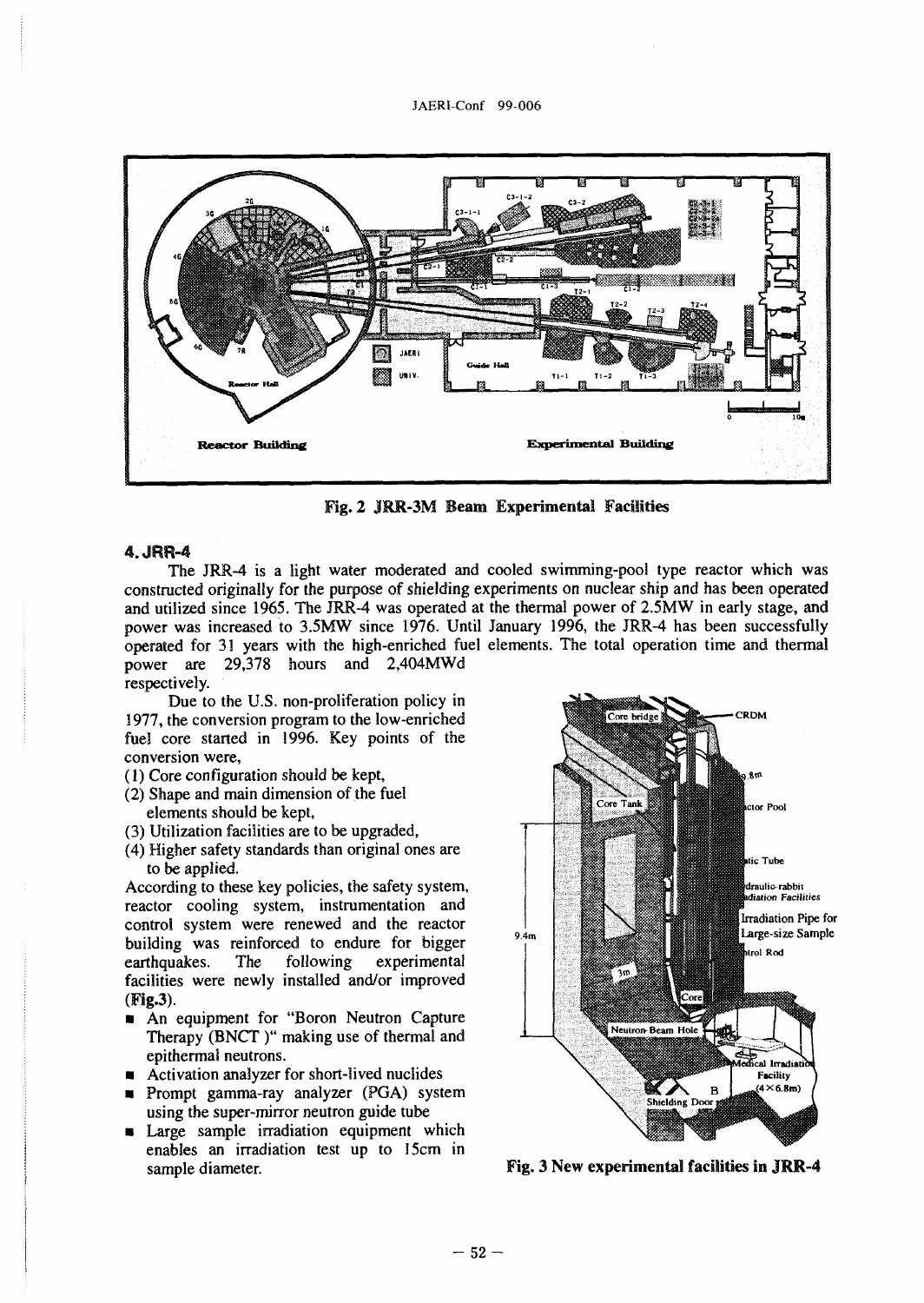#### JAERI-Conf 99-006

#### 5. JMTR

The JMTR is a light water cooled and moderated tank type material testing reactor with maximum thermal power of 50MW. Since 1971, it has been operated and utilized as the most flexible irradiation test bed with the highest thermal fast neutron fluxes in Japan. It has been used for irradiation tests on fuels/materials for LWR, FBR, ATR, HTGR and fusion reactors, fundamental research and RI production.

The reactor core which is installed inside of the reactor pressure vessel consists of twenty two standard fuel elements, five control rods and many reflectors of beryllium and aluminum as shown in Fig.4. The control rod consists of box shape hafnium absorber and follower element of fuel. Fuel elements and fuel followers are the MTR type with the enrichment of 20% at present which was originally 93% and reduced to 45% in 1986 and reduced again to  $20\%$  in 1994 without significant change in irradiation performance.

The JMTR is operated normally five cycles a year with a continuous full power operation for four weeks in each cycle. It has been operated 126 cycles and the integrated operational power reached about 121,332.5MWd was attained by the end of February 1999.

A lot of irradiation facilities are installed in the JMTR core as follows; about one hundred capsule irradiation holes, one shroud facility (OSF-1), two hydraulic rabbit irradiation facilities. Various kind of irradiation capsules are provided to meet the requirement of researchers such as,

- **constant temperature control capsule which can keep specimens at desired temperature not** only during nominal power but also power up and power down period.
- **•** creep capsule which can load and control tensile or compression load to the specimen at required temperature,
- **•** spectrum controlled capsule which can adjust neutron energy spectrum,
- gas-sweep capsule in which a carrier gas flows to recover gas element produced by neutron irradiation, and so on.

Utilizing OSF-1, power ramp tests on high burn-up fuel elements of power reactors have been carried out under rapid power changes in BWR coolant condition. It is expected in the future to make another power ramp experiments on high burn up MOX fuels using the similar facility as OSF-1. A gas-sweep capsule is scheduled to be applied in the irradiation test on blanket of fusion reactors. A series of irradiation tests on irradiation-assisted stress corrosion cracking (IASCC) is expected under the high temperature and pressure water condition of LWR. A new technology on the measurement of crack growth under the high temperature and pressure conditions is needed for this experiment.





- **Control Rod with Fuel Follower D Alumum Reflector** 
	-
	- **Gamma Ray Shield Plate Hydraulic Rabbit Facilioty Oaral Shroud Facility**

#### Fig. 4 JMTR **Core Arrangement**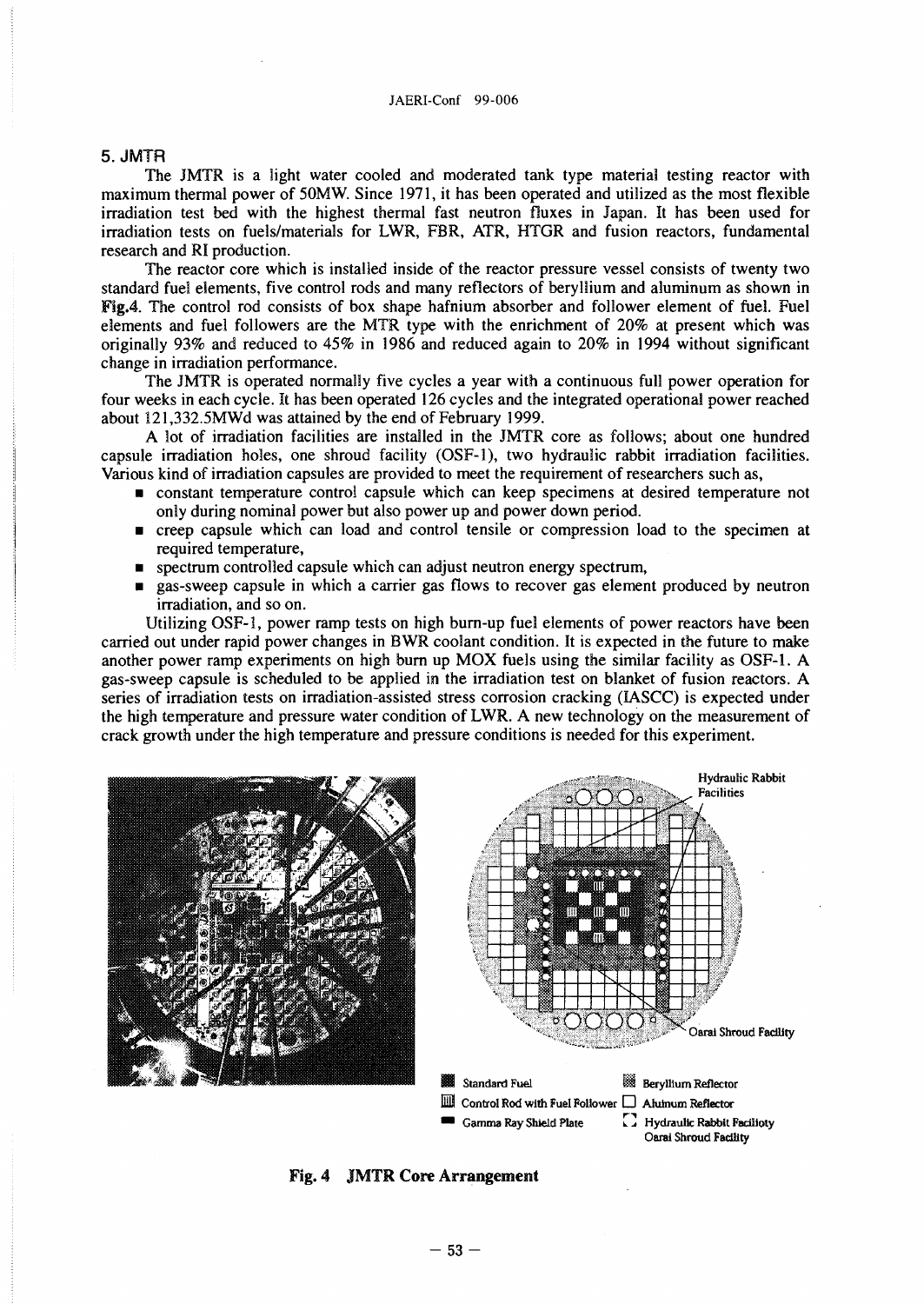### **6.** *HSRR*

The NSRR is a modified TRIGA-ACPR (Annular Core Pulse Reactor) which was built to investigate the reactor fuel behavior under reactivity initiated accident (RIA) conditions. The general view of the reactor core is shown in Fig.5. The core consists of 149 TRIGA-type driver fuel rods and 1 Icontrol rods, including 3 transient rods which play a main role to make pulse shape operation. These transient rods are instantaneously withdrawn by compressed air, and a large amount of positive reactivity up to 4.7\$ can be inserted into the core within a few milli-second.

The NSRR can be operated in steady power mode up to 300kW as well as in pulse power mode. By the maximum single pulse operation, the peak reactor power of 23000MW and the integrated pulse power of 130MW\*sec are able to be attained. Up to now, over 2400 times of pulse operation have been carried out and about 1000 irradiation tests in pulse mode have been done for the light water power reactor (LWR) fuels. The results of these experiments are widely utilized for establishing the Japanese regulatory guide for LWR's.

### 7.HTTR

The HTTR is a graphite moderated gascooled high-temperature test reactor with maximum thermal power of 30MW and outlet coolant temperature of 950°C. After a long period of R&D works over 20 years, construction of the HTTR started in 1991 in order to establish and upgrade HTGR technology and make an innovative basic research in high temperature engineering. The construction works were completed in 1997 and fuel loading started in 1998 after functional tests. The first criticality was achieved on 11 November 1998.

The active core of the HTTR, 2.9m in height and 2.3m in diameter, consists of thirty fuel columns and seven control-rod-guide columns and is surrounded by replaceable reflector columns and irradiation test columns (Fig.6). A fuel assembly consists of thirtythree fuel rods in trigonal lattice and a hexagonal prismatic graphite block. TRISO coated fuel particles with  $UO<sub>2</sub>$  kernel, about 6wt  $%$  in average enrichment and 600 $\mu$ m in diameter, are used in fuel rods. Helium gas is used as a coolant in primary and secondary







Fig. 6 Cross Sectional View of HTTR Reactor Pressure Vessel

**-54 -**